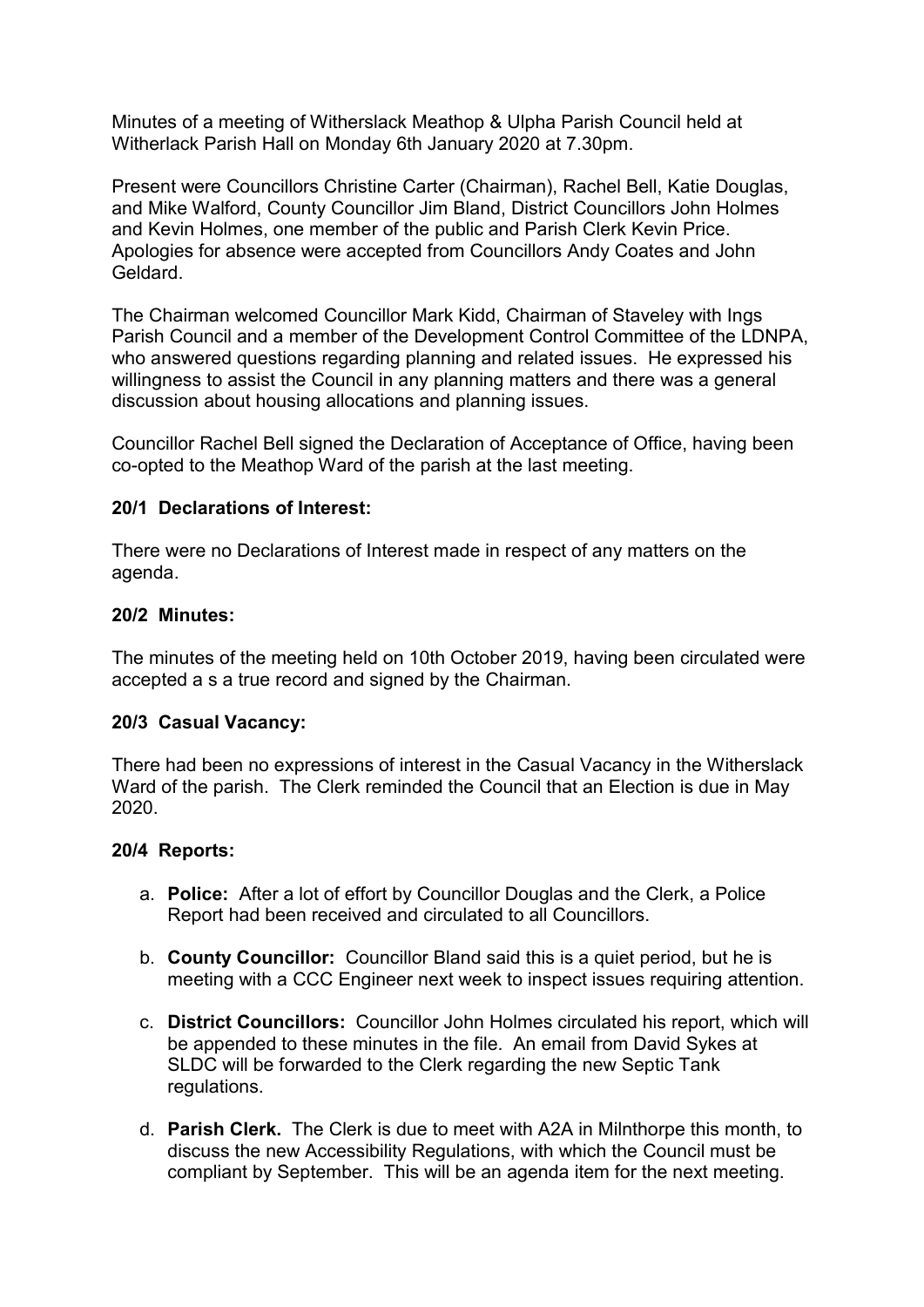### 20/5 Planning:

*a. The following applications were considered and approval recommended::*

7/2019/5826 Crag Mount, Meathop. Alterations and extensions to existing bungalow.

7/2019/5650 Greystones Filling Station, Witherslack. Extension to existing filling station forecourt shop.

7/2019/5694 Nether Hall Farm, Witherslack. To add internal wall insulation to the external facing walls.

*b. The following decisions, notified to the Council by the Planning Authority, were noted:*

7/2019/5691 Middle Foulshaw. Proposed erection of a General Agricultural Building following withdrawal of application ref. 7/2019/5427 Refused.

7/2019/5684 Parish Church of St Paul, Witherslack. Demolition of existing boiler house and replacement with new extension to provide new accessible WC and kitchen, removal of existing roughcast cement render and replacement with lime render to tower, nave, porch and vestry, installation of a trench-arch drainage system and repairs to roof, internal alterations and works to external paths. Granted.

7/2019/5573 1 Middle Foulshaw Cottage, Levens. New access to house. Granted,.

7/2019/5532 Longhowe End Farm, Witherslack. Erection of two local needs dwellings. Granted,

7/2019/5446 Black Barn, Land opposite Old Mill Cottage, Witherslack. Proposed redevelopment of Black Barn to form a new 1 bed 2 person compact Eco-Home. Granted.

7/2019/5483 Strickland Hill, Witherslack. Roof over existing silage pit. Granted,

7/2019/5562 Hollow Stones, Mill Side, Witherslack. Amendment to design for kitchen, condition 2 (plans) on planning permission 7/2016/5522 for single storey extension to kitchen and utility room: replacement of covered carport with single storey extension to provide study/home office; erection of detached garage. Granted.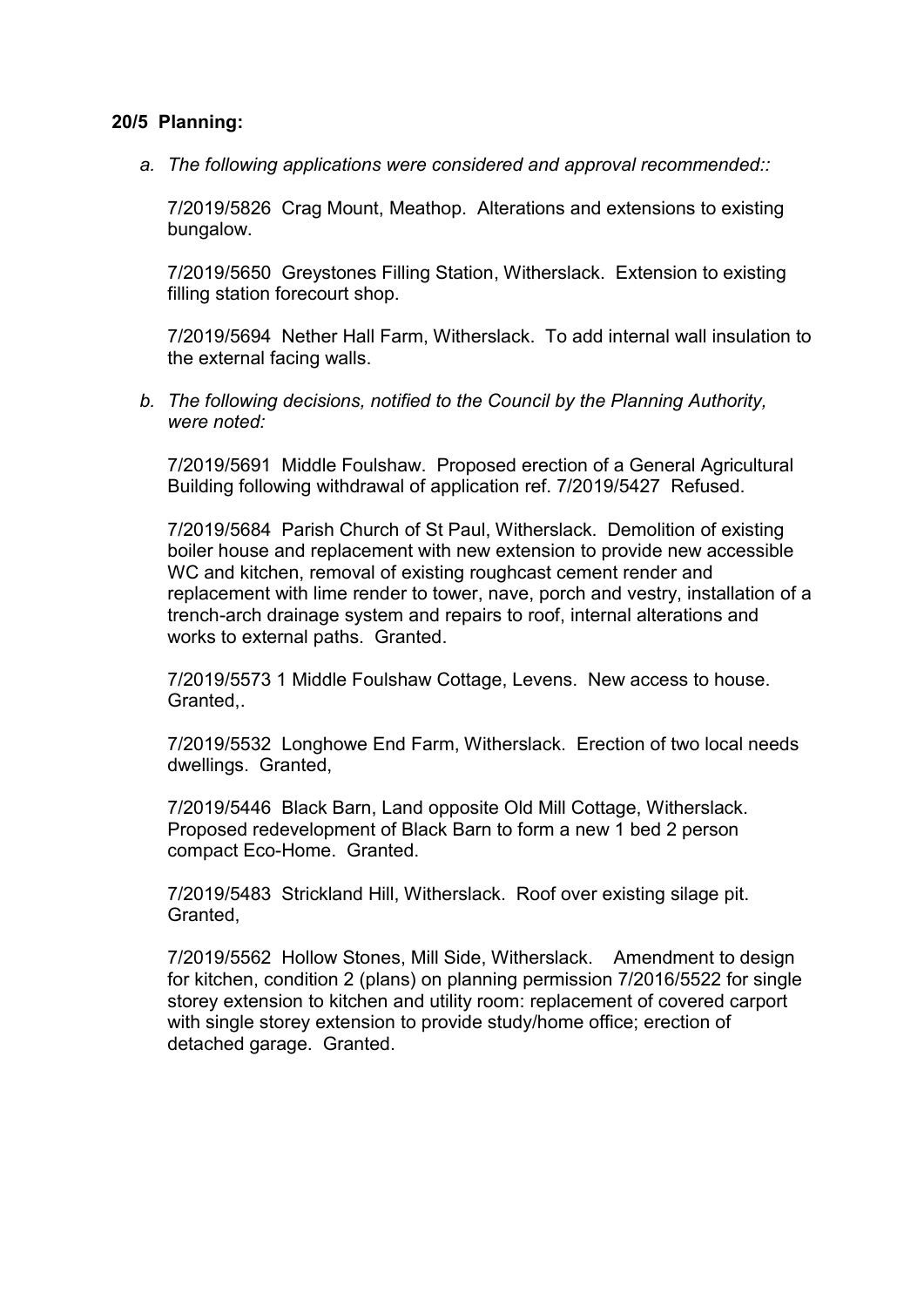# 20/6 Proposed removal of telephone kiosks:

A Contract for the adoption of the village telephone kiosks has been received and the Clerk was authorised to sign this on behalf of the Council. The transfer fee is £1. It was resolved to enquire if the electricity supply will continue and, if so, for how long. A decision has not yet been received on the proposal to adopt the kiosk at Mill Side.

## 20/7 Parish defibrillator:

Councillor Douglas said she has liaised with the community First Responder, Steph Fry, and they have met with Community Heartbeat Trust. Estimates of likely costs are being sought and plans are being set out to raise funds. The Council agreed to use both telephone kiosks for the placement of defibrillators, as BT will supply the electricity line. There is further consideration to place one at Halecat, one at Foulshaw and one in Meathop village, incorporating the one already at the Caravan Club site in Meathop in the management plan with Community Heartbeat Trust.

## 20/8 Parking at the school:

There is nothing further to report at present and this will be an agenda item for the next meeting.

## 20/9 Tree swings:

Three swings have been erected on parish land near the Derby Arms, and these constitute a serious danger to any children using them. It was resolved that the Council will employ a contractor to cut the boughs down, leaving the wood and rope behind, as soon as possible. It was further resolved that if any such incidents take place in the future, the swings will be removed immediately, without waiting for a Council meeting to be held. The Clerk will ensure this extract from the minutes is included in any item sent to the 'Two Valleys' Parish Magazine.

# 20/10 Speed Limits in the village:

Councillor Douglas has carried out a lot of research into this issue and her report had been circulated to all Councillors. It was agreed that she will make a formal request to CCC Highways on behalf of the Council, for a 30mph speed limit to be introduced in the village and that all the issues identified in the report are considered by the Authority. The Chairman thanked Councillor Douglas for her efforts in this matter.

# 20/11 'Working Together' document:

Councillor Bland said he was not aware of any further information at present but he will keep the Council informed. This will be an agenda item for the next meeting.

# 20/12 Proposals for a Play Area:

Councillor Walford said there was nothing further to report at present.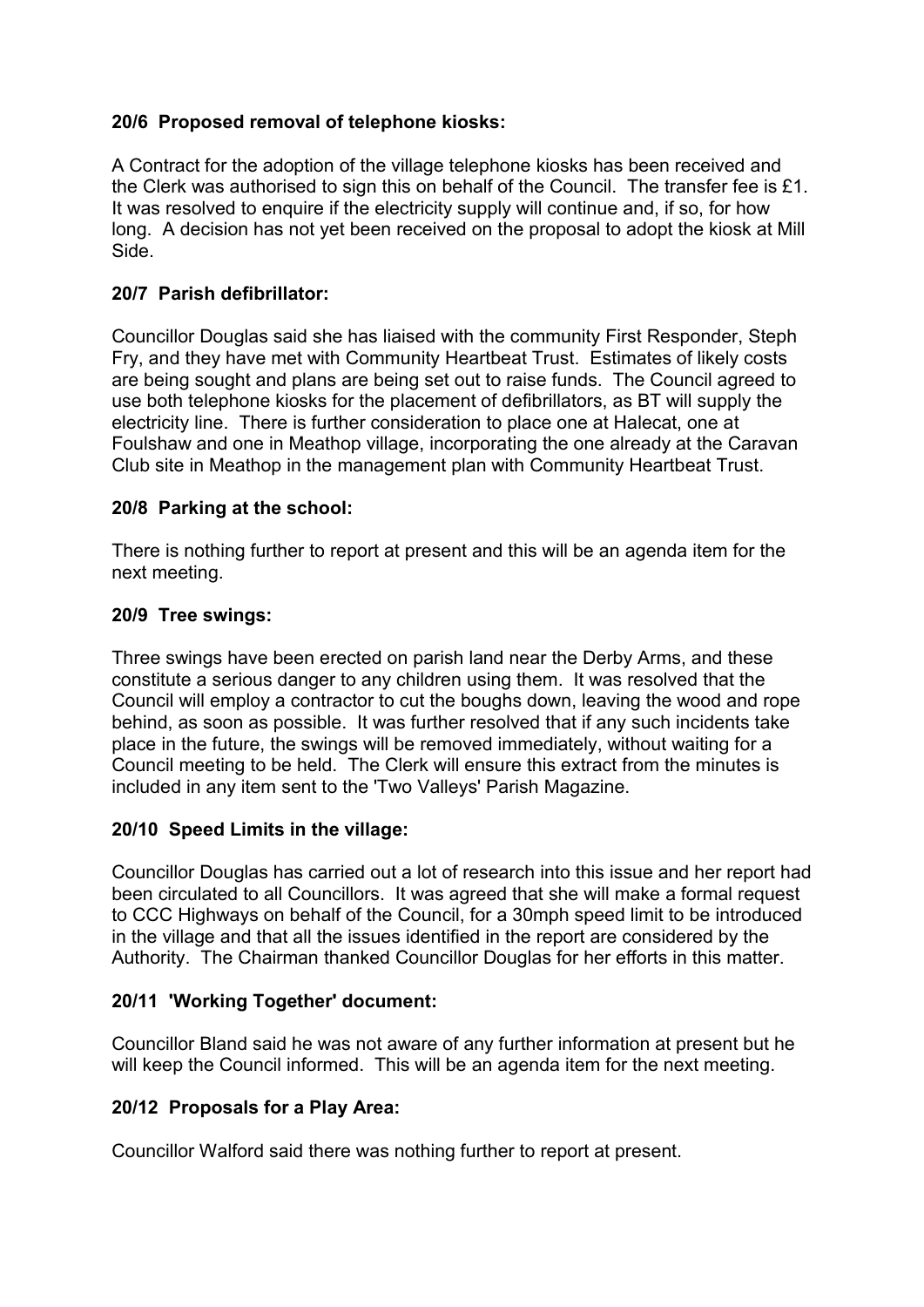## 20/13 Film Festival 2020:

Nothing further had been heard from the organisers so it was agreed to take this item off future agendas.

## 20/14 A590 Consultation:

It is not yet sure if the meeting planned for later this month is going ahead or not. Councillor John Holmes will keep the Council updated. This will be an agenda item for the next meeting.

## 20/15 Strategic Long Term Plan for the parish:

This was deferred until the next meeting.

## 20/16 Community Survey:

Councillor Coates had been to collect the survey forms from the shop but someone had already collected them. It was agreed to make enquiries and this will be an agenda item for the next meeting.

### 20/17 Finance:

*a. It was resolved to pay the following accounts:*

| CALC        | £80.00  | Councillor training                      |
|-------------|---------|------------------------------------------|
| <b>HMRC</b> | £188.80 | <b>PAYF</b>                              |
| K M Price   | £97.96  | Quarterly expenses to 31st December,     |
|             |         | including use of home office and travel. |

- b. The cash and budget statements were noted.
- c. A grant application from Witherslack Youth Club was considered and it was resolved to make a grant of £350.
- d. Councillors Carter and Walford updated the Council on the funding application for the bus shelter. There is no further news at present but this will be an agenda item for the next meeting. In the meantime, details will be forwarded to Jonathan Reade and await the A590 consultation meeting.
- e. The Budget Report, prepared by the Clerk, was presented and it was resolved to make a Precept upon South Lakeland District Council in the sum of £11,013 for the financial year 2020-21.